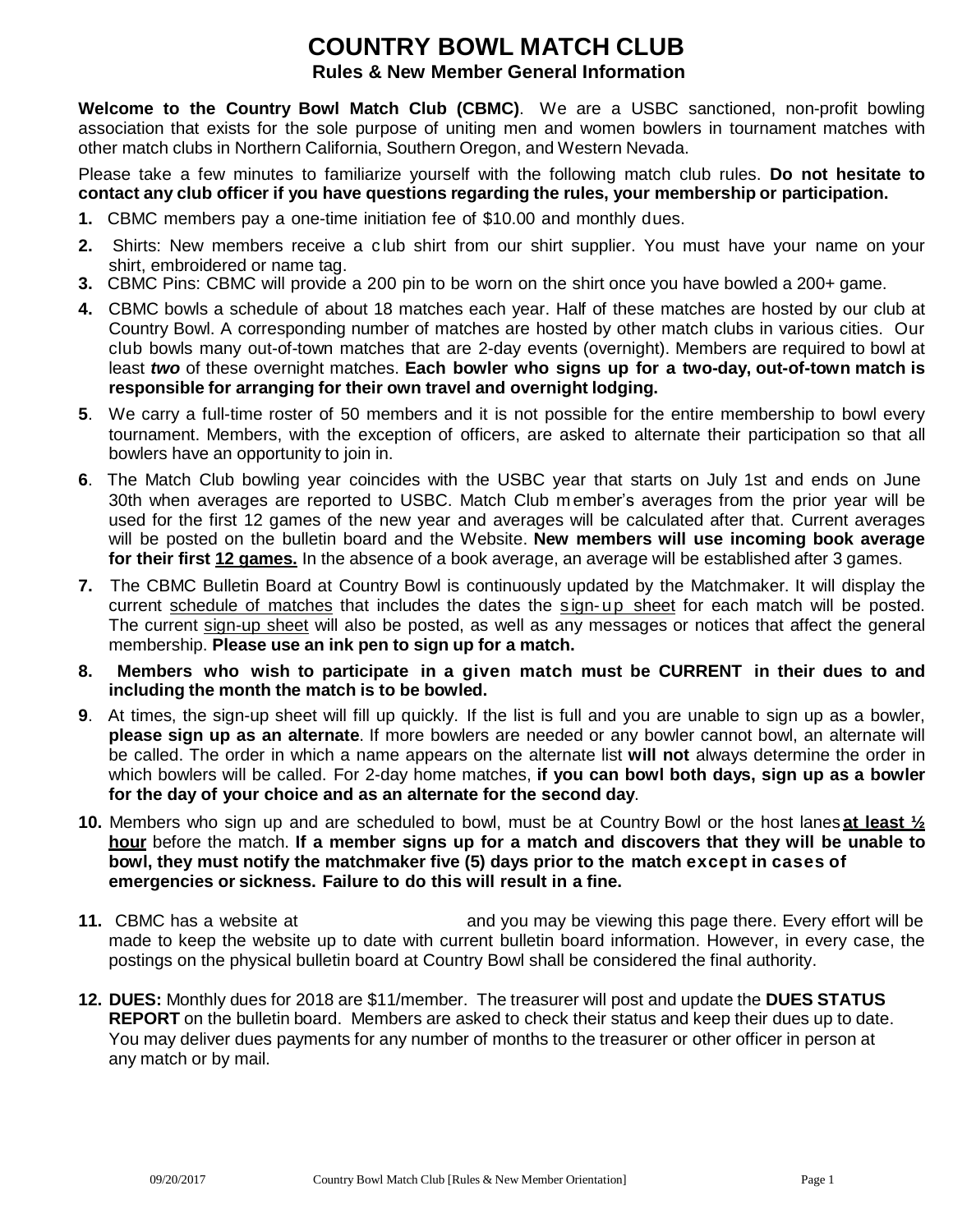**13. ASSESSMENTS**: If the general fund account falls below a balance of \$1,000.00, bowlers will pay \$3.00 per game for each game bowled in match play

# **14. FINES:**

# **Members will be fined \$1.00 for the following infractions:**

- 1. Failure to wear a match club shirt when bowling in a club event and/or for not having their name identified on their shirt.
- 2. Wearing a club shirt at non-club functions other than a match. Shirts may be worn to & from the bowling alley and any activity during that time.
- 3. Failure to notify matchmaker five days prior to the match of inability to bowl the match you signed up for.

## **Members will be fined 50¢ for the following infraction:**

1. Failure to bowl average in any game

## **Members will be fined 25¢ for the following infractions:**

- 1. Failure to mark in the 5th frame of each game during match play
- 2. Use of profanity by any club member while bowling, when at a match club meeting, or when wearing a match club shirt.
- 3. Failure to wear Match Club pin when bowling (after re receipt of pin)

## **Members will be fined lineage for the following infraction:**

1. Failure to show up for a match in a non-emergency case, member is required to pay lineage missed. (Sat. or Sun. or both).

All CBMC fines are payable immediately at the time of the infraction and should be deposited in the '*fine*' box on each console. The top is labeled "CB".

Other clubs will probably have their fines container there also.

### **15**. **MEETINGS:**

1. Members will be fined \$5.00 for not attending at least two (2) meetings per year.

### **Section D General Information**

### **Who pays the cost of bowling?**

Match Clubs pay for bowling based on the matches lost. When a match is bowled**, the losing club pays for the bowling for all the bowlers that bowled the match that is lost.**

Example 1: We host a 2-day match with 20 bowlers making up 5 teams each day. **We win all 10 matches.**

**Our opponent then pays lineage for all 40 bowlers x 2 days.** Example 2: We bowl a 2-day away match with 23 bowlers. **We win 1 match and lose 11 matches. The host** 

**club pays for 8 bowlers** and **we pay for 84 bowlers.**

**Where does the club get the money? Member dues, fines and 50/50 ticket sales.**

### **200 pins - Strike Tickets - 50/50 Tickets - Split Pins - SLMC Side Pots – Poker**

**200 Game pins:** [Unique design for each Match Club]

When a bowler bowls **their first 200 (or more) game** at the host location, they will be awarded a 200 pin from that host club.

**Strike Tickets:** Strike tickets are sold by host club.

They vary in price. (Typically, \$1 each or 6 for \$5) (All money collected is paid out).

You can buy as many strike tickets as you want.

Tickets are drawn during match play and number or name is called.

Any bowler with an average of 160 or less needs only 9 pins to win the strike pot.

Bowler whose ticket is drawn rolls one ball for strike to win.

[Match play may or may not be stopped during strike ticket attempts]

Bowling for strikes pots are done on the selected bowler's lane

If bowler does not get a strike then another ticket is drawn. The process repeats until there is a winner.

**50/50 Tickets** may be sold by the host club.

50% of ticket sales money goes to 50/50 prize(s); other **50% goes to host club** Drawing(s) are held to determine winner(s)

#### **You can buy as many 50/50 Tickets as you want**.

If 100 tickets are sold at \$1 then \$50 is awarded as prize(s) in one or more drawings